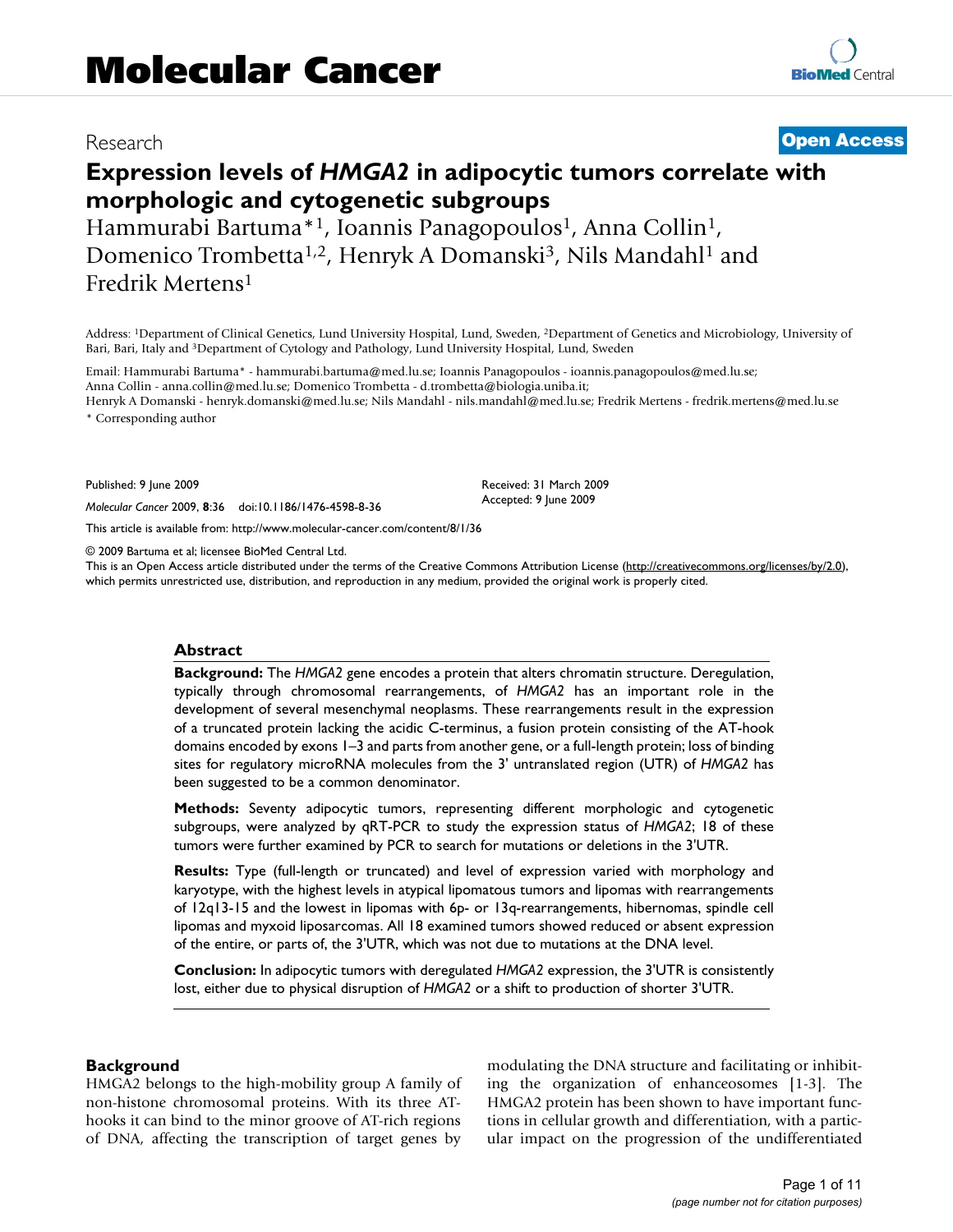mesenchyme during fetal development [4]. *Hmga2* knockout mice display reduced body weight with decreased fat levels as well as impaired fibroblast proliferation, whereas transgenic mice expressing activating mutations show somatic overgrowth with gigantism and lipomatosis [5-7]. Similarly, a boy with a constitutional chromosomal rearrangement resulting in deregulation of *HMGA2* displayed a number of features indicative of disturbed mesenchymal differentiation, such as marked somatic overgrowth, skeletal abnormalities and multiple lipomas [8].

Limited studies on the expression patterns of the *HMGA2* gene have shown that it is active in most tissues during fetal development, and that it is transcriptionally silent, or at least expressed at undetectable levels, in most adult differentiated tissues [9]. Aberrant deregulation, however, has been identified in a number of neoplasms, notably of mesenchymal origin [2]. In benign mesenchymal tumors, such as lipoma, the deregulation is often due to a cytogenetically visible rearrangement of the *HMGA2* locus in 12q15, resulting in the expression of a truncated protein lacking the acidic C-terminus encoded by exons 4 and 5, a fusion protein consisting of the AT-hook domains encoded by exons 1–3 and more or less extensive parts from another gene, or, less commonly, expression of a full-length protein; apparently, all three forms – truncated, fusion and full-length – of the HMGA2 protein have transforming potential when expressed in the relevant cell type [[6,](#page-9-0)7,10-15].

The loss of the C-terminal domains was long thought to be the cause of neoplastic transformation, but the finding that some tumor-associated translocations disrupt the 3' untranslated region (3'-UTR) instead of the open reading frame (ORF), resulting in expression of the full-length HMGA2 protein, suggested that separation of repressive sequences in the 3'-UTR from the 5'-part of the gene could be an important mechanism behind transcriptional upregulation [12,15,16]. Indeed, the 3'-UTR of *HMGA2* is known to contain multiple binding sites for the *let-7* family of microRNAs, small non-coding RNAs that inhibit gene expression at the posttranscriptional level, and it was recently shown that targeted mutation of these binding sites as well as functional inactivation of *let-7* results in up-regulation of *HMGA2* by reducing *HMGA2* mRNA degradation in the cytoplasm [17,18].

Approximately 75% of conventional lipomas harbor chromosomal rearrangements of 12q13-15, strongly indicating the involvement of *HMGA2* in these cases [19]. The remaining lipomas display other aberrations, including recurrent translocations affecting band 6p21, which harbors the *HMGA1* gene, deletions of 13q, and supernumerary ring chromosomes. The importance of *HMGA2* expression in these lipomas and other lipomatous tumors, remains poorly investigated. Over-expression of full-length or truncated *HMGA2* has been demonstrated in some lipomas without 12q-rearrangement, as well as in atypical lipomatous tumors, but no systematic analysis of the status of *HMGA2* in different cytogenetic subsets of lipomas or in other lipomatous tumors has been performed. In the present study, we used fluorescence in situ hybridization (FISH) and quantitative RT-PCR (qRT-PCR) to study the genomic status and expression level of fulllength and truncated *HMGA2* in various adipocytic tumors, including conventional lipomas, angiolipomas, spindle cell lipomas, hibernomas, atypical lipomas, welldifferentiated liposarcomas, and myxoid liposarcomas. All cases expressing full-length *HMGA2*, as well as a few cases expressing truncated *HMGA2* that served as controls, were further analyzed with regard to mutations in the 3'UTR.

# **Methods**

#### *Patients*

A total of 73 adipocytic tumors were selected on the basis of their histopathologic diagnosis and/or cytogenetic profile. Due to lack of appropriate material, G-banding and expression analysis of *HMGA2* could be performed in only 69 and 70 cases, respectively. Data concerning patient age and sex, location and karyotype are shown in Additional file 1. In brief, the study included five lipomas with translocation  $t(3;12)(q27;q13-15)$ , five lipomas with  $t(5;12)(q32-33;q14-15)$ , five lipomas with various other rearrangements of 12q14-15, five lipomas without any of the known specific cytogenetic hallmarks of lipoma, five lipomas with structural rearrangement of 6p21-22, five lipomas with deletion of chromosome arm 13q, five lipomas with ring chromosomes, eight angiolipomas, five spindle cell lipomas, five hibernomas, ten atypical lipomas, five well-differentiated liposarcomas, and five myxoid liposarcomas.

#### *Cytogenetic analyses*

Culturing, harvesting, and chromosome banding of the tumor cells were performed as previously described [20]. Karyotypes were described according to ISCN (2009) [21]. The karyotypes of 29 samples have been reported before [19,22-25].

#### *Metaphase FISH analyses*

Metaphase FISH was performed on all 18 cases from which unstained metaphase spreads were available, to study the status of the *HMGA2* gene. BAC clones RP11- 299L9 and RP11-427K2 that span the 5' and 3' ends, respectively, were used (Figure 1). Five cases had been analyzed previously [19,25]. Probes were selected through the UCSC Human Genome Browser genomic maps [http:/](http://genome.ucsc.edu) [/genome.ucsc.edu.](http://genome.ucsc.edu) Slides were prepared and analyzed and probes labeled as described elsewhere [26]. When applica-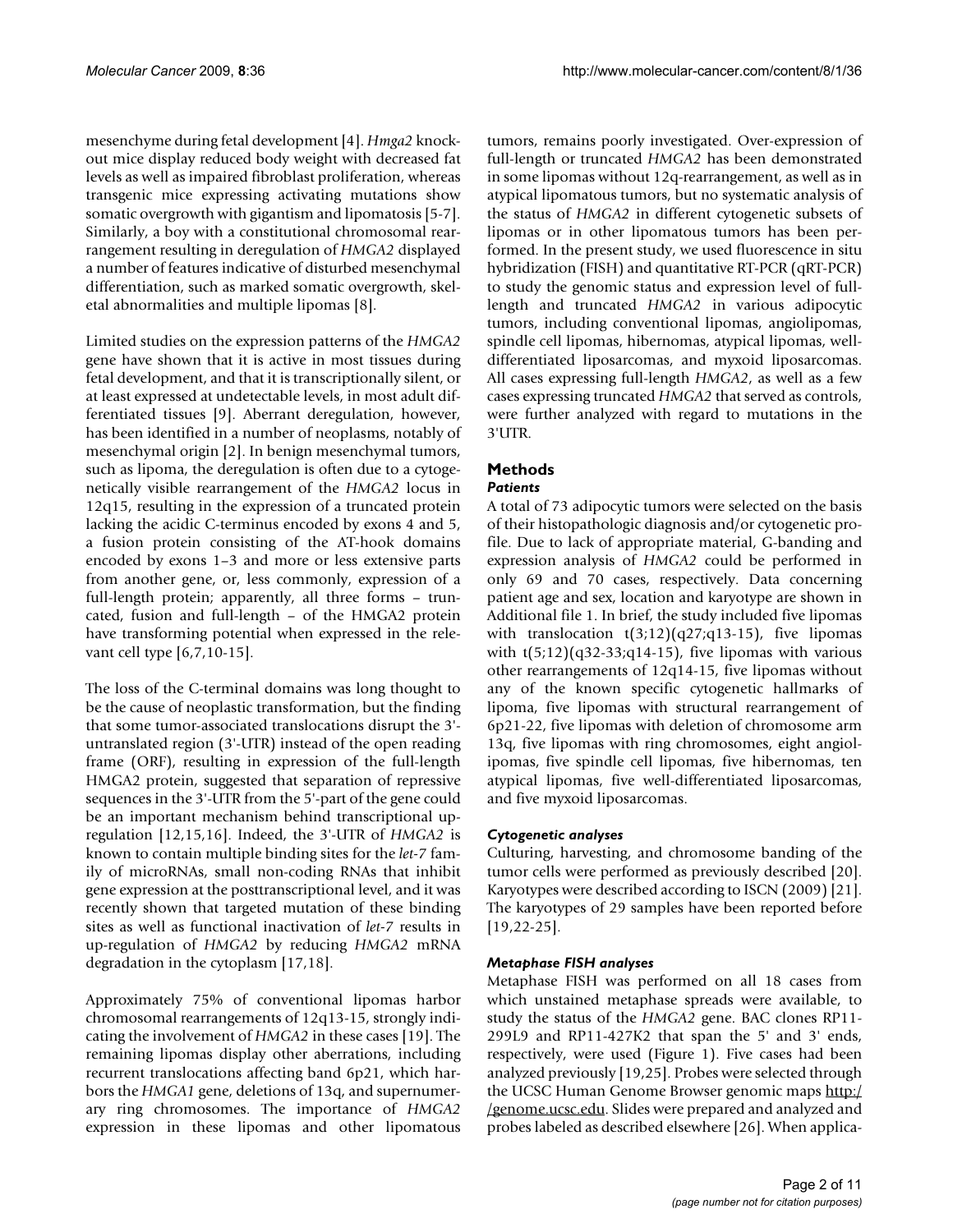

#### **Figure I**

**Schematic illustration of the** *HMGA2* **gene**. Locations of BAC clones RP11-299L9 (FITC) and RP11-427K2 (Cy3) and primers for the qRT-PCR reaction for exons  $I-2$  ( $F_{Ex\1-2}$ : forward primer and  $R_{Ex\1-2}$ : reverse primer) and exons 4–5 ( $F_{Ex\4-5}$ : forward primer and  $R_{Ex\,4-5}$ : reverse primer) are indicated. The lower part shows an enlargement of the 3'UTR, where the base pair positions are based on the nucleotide sequence of NM\_003483. Reported (Lee and Dutta, 2007) binding sites for *let-7* are shown as dark boxes. Regions 1, 2 and 3 represent the sequences amplified by PCR; the locations of forward (F) and reverse (R) primers for each region are indicated. For details regarding primers, see Additional file 3.

ble, whole chromosome painting probes (Applied Spectral Imaging, Migdal Haemek, Israel) were used to ensure that tumor cells were analyzed.

#### *DNA and RNA extraction*

Total DNA from frozen tumor tissue and peripheral blood kept at -80°C was extracted using the DNeasy Blood and Tissue kit according to the manufacturer's recommendations (QIAGEN, Hilden, Germany). Total RNA from the same tumor tissue was extracted using the RNeasy Lipid Tissue Mini kit according to the manufacturer's recommendations (QIAGEN) with minor modifications; 400 mg of tissue were used instead of the recommended 100 mg. After transferring the upper aqueous phase to a new collection tube, it was spun down once more at 12 000 × g for 15 min at 4°C.

#### *cDNA synthesis*

Three micrograms of total RNA were reverse transcribed in a volume of 50 μl for cDNA synthesis, as described previously [19]. Fetal cDNA from kidney, liver, lung, brain, heart, spleen, thymus and skeletal muscle (Clontech, Moutain View, California, USA) were used for RT-PCR.

#### *Quantitative RT-PCR analyses (qRT-PCR)*

qRT-PCR was carried out to determine the expression level of *HMGA2*. The *HMGA2* TaqMan gene expression assays (Applied Biosystems, Foster City, CA, USA) Hs00171569\_m1 (*HMGA2* exons 1–2) and Hs00971725\_m1 (*HMGA2* exons 4–5) were used for the qRT-PCR reaction. Human *ACTB* was used as endogenous control for normalization [Human ACTB (beta actin) Endogenous Control FAM/MGB Probe, Non-Primer Lim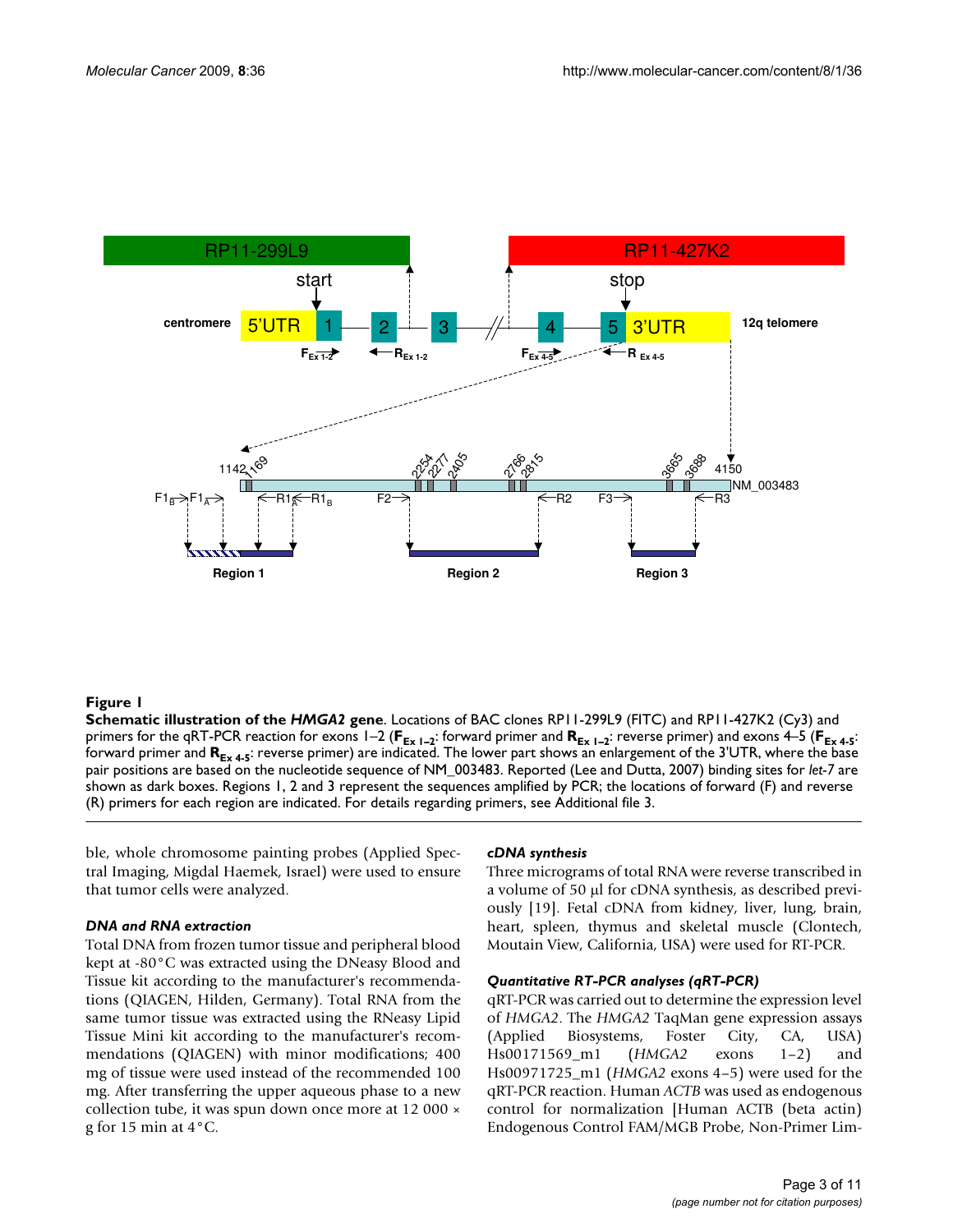ited, Applied Biosystems]. To ensure reliable results three replicates of each sample and endogenous control were performed. For the commercial assay we had 1×TaqMan universal Mix, l× of the 20×TaqMan gene expression mix and 3 μl cDNA, in a volume of 20 μl. The PCR was run on a 7500 real-time PCR System (Applied Biosystems) using the standard 7500 run mode. The PCR conditions were 2 min at 50°C and 10 min at 95°C, followed by 50 cycles at 95°C for 15 sec, and 1 min at 60°C. The SDS software 1.3.1 (Applied Biosystems) was used to analyze data. The comparative threshold cycle (Ct) method was used to achieve relative quantification of RNA expression [27]: the value of the target, normalized to an endogenous control (ACTB) and relative to a calibrator, was expressed as 2-ΔΔCt (fold difference), where ΔCt of the target gene samples minus the ΔCt of the target gene calibrator gives the ΔCt value of the target message [27]. Total RNA from human adipose tissue (Ambion's total Human RNA, Austin, TX, USA) was the calibrator for cDNA control. Expression cycles for exons 1–2 and 4–5 of *HMGA2* in human adipose tissue are illustrated, see Additional file 2.

#### *Genomic PCR, RT-PCR and Sequence analyses*

PCR and sequencing were performed to study cryptic deletions and point mutations in the *HMGA2* 3'UTR, harboring the target sites of the *let-7* miRNA family (Figure 1), in 18 tumors. These cases included all nine tumors with fulllength *HMGA2* expression and from which further material was available, as well as controls showing differential or weak expression of *HMGA2*. The PCR reaction was performed as described [19]. The PCR products were analyzed on 2–2.5% agarose gels. Primers used for sequencing are listed in Additional file 3. All transcripts identified were verified by sequencing, and the corresponding nucleotide sequences were analyzed using the Chromas software [http://www.technelysium.com.au/](http://www.technelysium.com.au/chromas.html) [chromas.html](http://www.technelysium.com.au/chromas.html). The *HMGA2* origin of the sequences was verified by BLAST search [http://www.ncbi.nlm.nih.gov/](http://www.ncbi.nlm.nih.gov/blast) [blast](http://www.ncbi.nlm.nih.gov/blast). Sequence data on *HMGA2* were obtained from the sequence of the clone with accession number [NM\\_003483](http://www.ncbi.nih.gov/entrez/query.fcgi?db=Nucleotide&cmd=search&term=NM_003483) [GenBank:[NM\\_003483](http://www.ncbi.nih.gov/entrez/query.fcgi?db=Nucleotide&cmd=search&term=NM_003483)]. Polymorphisms were identified from the ensembl database [http://](http://www.ensembl.org) [www.ensembl.org](http://www.ensembl.org).

#### **Results**

#### *Cytogenetics and FISH*

Sixty-nine of the 73 cases were analyzed by G-banding; from four of the cases no short-term cultures were available. Metaphase FISH analysis regarding the status of the *HMGA2* gene was performed on 18 cases (Additional file 1). In brief, of four analyzed lipomas with  $t(5;12)(q32-$ 33;q14-15), two displayed normal signals for the *HMGA2* gene, one showed a split signal, and one showed translocation of the entire *HMGA2* gene to chromosome 5 (Figure 2A). Of four lipomas with various aberrations

affecting 12q13-15, three had split signals and one had a deletion of the 3'-end of the gene (Figure 2C and 2D). Of three lipomas without any of the recognized cytogenetic hallmarks of lipoma two had normal signals and one a deletion of the 3'-end of the gene. The only analyzed lipoma with a translocation involving 6p21-22 and two angiolipomas had normal signals for *HMGA2*. Four atypical lipomas with ring chromosomes showed amplification of *HMGA2*, with more copies of the 5'-end than of the 3'-end; intact signals were consistently found on the normal chromosomes 12 (Figure 2B).

#### *qRT-PCR*

A total of 70 adipocytic tumors were investigated with qRT-PCR for the expression of *HMGA2* exons 1–2 and exons 4–5. Aberrant expression of *HMGA2* was defined as a Log10 value of > 1 for exons 1–2 and/or 4–5; expression levels > 10 times higher for exons 1–2 than for exons 4–5 are hereafter referred to as differential expression. Using these criteria, aberrant expression was seen in 47 cases, of which 24 showed differential expression (detailed results in Additional file 1). None of the cases showed aberrant expression of exons 4–5 without simultaneous aberrant expression of exons 1–2. In brief, the expression levels of exons 1–2 were highest among well-differentiated liposarcomas (median Log10 value of 3.55), followed by atypical lipomas (3.46), t(5;12)-lipomas (3.13), t(3;12) lipomas (3.00), conventional lipomas with ring chromosomes (2.80), lipomas with various rearrangements of 12q13-15 (2.65), lipomas without any of the recognized cytogenetic hallmarks of lipoma (1.85), angiolipomas  $(1.10)$ , del $(13q)$ -lipomas  $(0.74)$ , lipomas with rearrangements of 6p21 (0.13), myxoid liposarcomas (0.11), spindle cell lipomas (-0.09), and hibernomas (-0.53). Individual expression levels are illustrated in Figure 3.

With regard to the number of cases showing aberrant and differential expression, the results were as follows: of 15 lipomas with cytogenetic rearrangement of 12q13-15 all showed aberrant expression, with differential expression in all five lipomas with  $t(3,12)$ , one of five lipomas with  $t(5;12)(q32-33;q14-15)$ , and three of five lipomas with various other rearrangements of 12q13-15. Four of five lipomas without any of the recognized cytogenetic hallmarks of lipoma showed aberrant expression, with differential expression in two. One of five lipomas with rearrangement of 6p21-22 showed differential expression, and of five lipomas with del(13q), two showed aberrant expression with differential expression in one. All 20 lipomatous tumors with ring chromosomes showed aberrant expression, with differential expression in two of five conventional lipomas, six of ten atypical lipomas, and two of five well-differentiated liposarcomas. Three of five angiolipomas showed aberrant expression, without any sign of differential expression. None of the five myxoid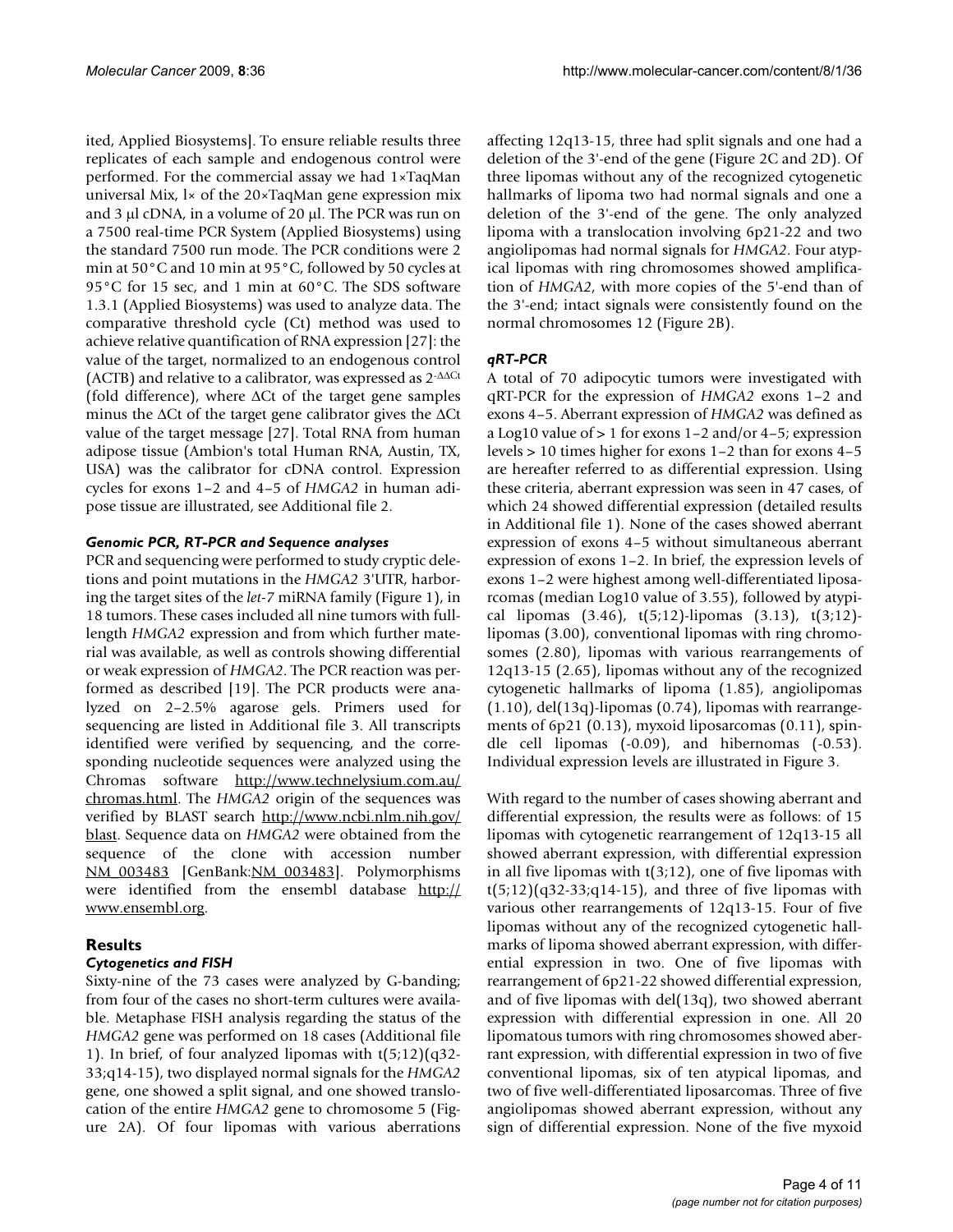

#### Metaphase FISH on four cases re **Figure 2** garding the involvement of the *HMGA2* gene

**Metaphase FISH on four cases regarding the involvement of the** *HMGA2* **gene**. BAC clones RP11-299L9 (FITC) and RP11-427K2 (Cy3), spanning the 5' and 3' parts, respectively, of *HMGA2* were used. Arrowheads indicate normal chromosomes 12 **A)** Lipoma (case 10) with a t(5;12)(q33;q14) where the entire *HMGA2* locus was translocated to chromosome 5. A wcp5 probe was used to identify chromosome 5 in tumor cells. The derivative chromosome 12 was present in the metaphase cell, but not included in the picture **B)** Atypical lipoma (case 55) with ring chromosome and amplification and split signal of *HMGA2*. Normal signals for *HMGA2* can be seen on the two normal chromosomes 12. **C)** Lipoma (case 11) with an inv(12)(q14q24) causing a deletion of the 3'-end of *HMGA2*; thus, only the green signal corresponding to RP11-299L9, covering the 5'-part, can be seen. **D)** Lipoma (case 14) with a t(10;12)(q22;q15) resulting in a split signal for *HMGA2*; the 3' part of the gene is translocated to chromosome 10. A wcp12 was used to identify chromosome 12 in tumor cells.

liposarcomas and only one case each of spindle cell lipoma (differential expression) and hibernoma (fulllength) showed aberrant expression.

#### *RT-PCR and genomic PCR*

The expression of the reported 3'UTR of *HMGA2*, divided into three regions covering all eight known binding sites for *let-7*, was studied by RT-PCR in 18 tumors, various fetal tissues and amniocytic cell cultures (Table 1). Of the 18 tumors, nine had aberrant expression of both exons 1– 2 and 4–5, four showed differential expression of exons 1–2, two showed weak expression of both exons 1–2 and 4–5, and three had unknown expression status. All three amniocytic cell cultures expressed all three regions of the 3'UTR (see Additional file 4A). In the fetal tissues, expression of Region 1 was found in kidney, liver, lung, spleen, and thymus, but the bands were weak except in kidney. Expression of regions 2 and 3 was seen in all tissues except brain, which also lacked expression of region 1 (see Additional file 5A). Of the tumors, only one (case 10) expressed all three regions, but with very weak expression of region 2. Faint bands for region 1 and/or 3 were seen in nine tumors. In the remaining eight tumors, including two cases with differential expression of *HMGA2*, none of the regions was detected (Table 1, see Additional file 4A). Genomic PCR for the 3'UTR of *HMGA2* was performed in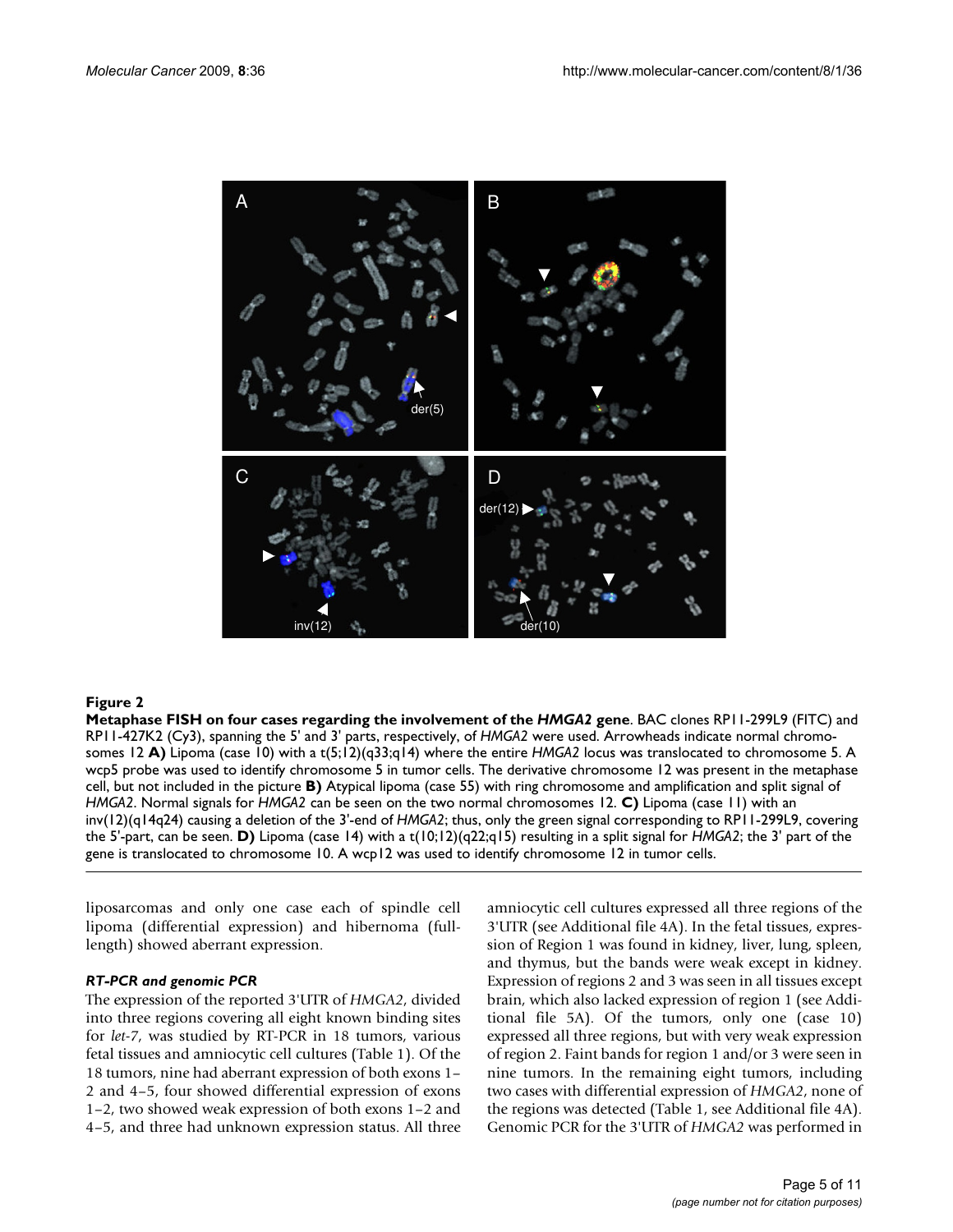

#### Expression patterns (log10 scale) of exons 1–2 and exons 4–5 of **Figure 3** *HMGA2* in lipomatous tumors

**Expression patterns (log10 scale) of exons 1–2 and exons 4–5 of** *HMGA2* **in lipomatous tumors. A) Seven different** cytogenetic subgroups of conventional lipoma: lipomas with t(3;12)(q27;q13-15), lipomas with t(5;12)(q32-33;q14-15), lipomas with various other rearrangements of 12q14-15, lipomas without any of the known cytogenetic hallmarks of lipoma, lipomas with structural rearrangement of 6p21-22, lipomas with deletion of chromosome arm 13q, and lipomas with ring chromosomes. **B)** Six other subtypes of lipomatous tumor: angiolipomas, spindle cell lipomas, hibernomas, atypical lipomas, well-differentiated liposarcomas, and myxoid liposarcomas. The case numbers correspond to the case numbers in Additional file 1.

15 of the tumors that had been studied by RT-PCR; in addition, DNA from peripheral blood was available from six of the cases. PCR products of expected size were seen in all tumors and blood samples (see Additional files 4B and 5B).

#### *Sequencing*

Sequencing of the 3'UTR of *HMGA2* was performed on the 15 tumors in which genomic PCR was conducted to study involvement of the *let-7* binding sites. As reference, the sequence with accession number [NM\\_003483](http://www.ncbi.nih.gov/entrez/query.fcgi?db=Nucleotide&cmd=search&term=NM_003483) was used [GenBank [NM\\_003483](http://www.ncbi.nih.gov/entrez/query.fcgi?db=Nucleotide&cmd=search&term=NM_003483)]. In region 1, eight of the 15 tumors were homozygous for G/G, six homozygous for T/ T and one heterozygous for T/G for a previously reported polymorphism in position 1280 (reference number rs3741427). In region 2, one tumor was homozygous for C/C, two were homozygous for T/T, and 12 were heterozygous for C/T at position 2416 (reference number rs1042725). In region 3, no mutations were seen.

#### **Discussion**

Among the 35 conventional lipomas that were analyzed here, four expression patterns were observed: (1) strong (>100-fold) expression of the full-length gene (exons 1–2 as well as  $4-5$ ) or  $(2)$  a truncated gene (only exons  $1-2$ ; differential expression), (3) moderate (10–100-fold) expression of the entire gene, and (4) weak/absent expression of any part of the gene. Although we cannot fully exclude that low expression in some case was due to admixture of normal cells, it is of interest to note that the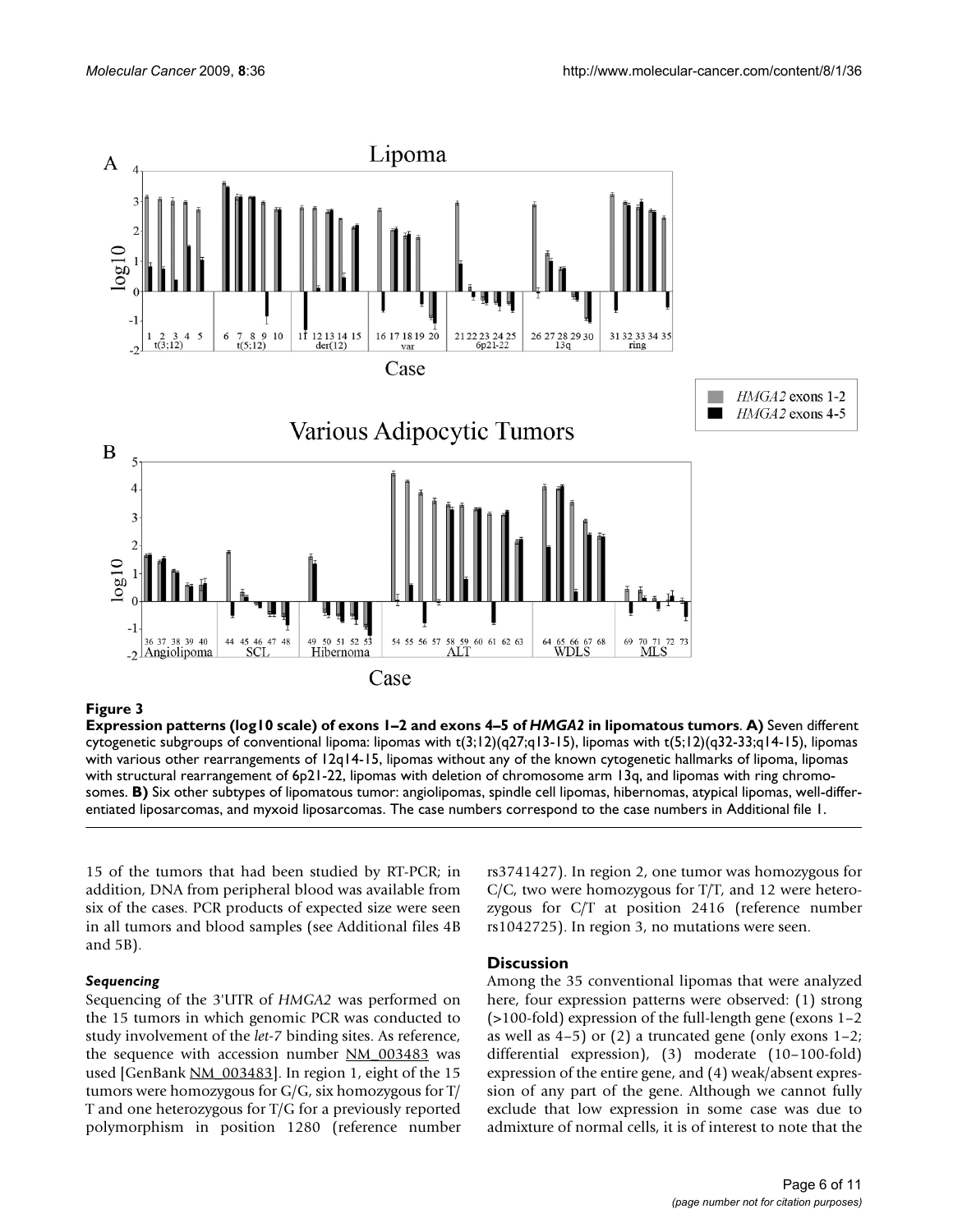| Case            | <b>Sample</b>           | Type of HMGA2 expression | <b>RT-PCR products Region</b> |                              |                | <b>Genomic PCR products Region</b> |           |           |
|-----------------|-------------------------|--------------------------|-------------------------------|------------------------------|----------------|------------------------------------|-----------|-----------|
|                 |                         |                          |                               | 2                            | 3              |                                    | 2         | 3         |
|                 | Amniocytes I            | <b>ND</b>                | $\ddot{}$                     | $\ddot{}$                    | $\ddot{}$      | <b>ND</b>                          | <b>ND</b> | <b>ND</b> |
|                 | Amniocytes 2            | <b>ND</b>                | $\ddot{}$                     | +                            | $\ddot{}$      | <b>ND</b>                          | <b>ND</b> | <b>ND</b> |
|                 | Amniocytes 3            | <b>ND</b>                | $\ddot{}$                     | $\ddot{}$                    | $\ddot{}$      | <b>ND</b>                          | <b>ND</b> | <b>ND</b> |
| 4               | Lipoma $t(3;12)$        | Differential             | $^{(+)}$                      | $\qquad \qquad \blacksquare$ | $^{(+)}$       | $\ddot{}$                          | +         | $\ddot{}$ |
| 4               | Peripheral blood        | <b>ND</b>                | <b>ND</b>                     | <b>ND</b>                    | <b>ND</b>      | $\ddot{}$                          | $\ddot{}$ | +         |
| $\overline{10}$ | Lipoma $t(5;12)$        | Aberrant                 | $\ddot{}$                     | $^{(+)}$                     | $\ddot{}$      | $\ddot{}$                          | $\ddot{}$ | $\ddot{}$ |
| $\mathbf{H}$    | Lipoma der $(12q13-15)$ | Differential             |                               |                              |                | $\ddot{}$                          | $\ddot{}$ | $\ddot{}$ |
| $\overline{13}$ | Lipoma der $(12q13-15)$ | Aberrant                 |                               |                              |                | $\ddot{}$                          | $\ddot{}$ | +         |
| 17              | Variant Lipoma          | Aberrant                 | $^{(+)}$                      | ٠                            | $^{(+)}$       | $\ddot{}$                          | $\ddot{}$ | +         |
| 18              | Variant Lipoma          | Aberrant                 | $(+)$                         |                              |                | $\ddot{}$                          | $\ddot{}$ | +         |
| 18              | Peripheral blood        | <b>ND</b>                | <b>ND</b>                     | <b>ND</b>                    | <b>ND</b>      | $\ddot{}$                          | $\ddot{}$ | $\ddot{}$ |
| 21              | Lipoma der(6p21-22)     | Differential             | $\overline{\phantom{a}}$      | ٠                            | $^{(+)}$       | <b>ND</b>                          | <b>ND</b> | <b>ND</b> |
| 26              | Lipoma del(13q)         | Differential             |                               |                              |                | $\ddot{}$                          | $\ddot{}$ | $\ddot{}$ |
| 26              | Peripheral blood        | <b>ND</b>                | <b>ND</b>                     | <b>ND</b>                    | <b>ND</b>      | $\ddot{}$                          | $\ddot{}$ | $\ddot{}$ |
| 27              | Lipoma del(13q)         | Aberrant                 | $\blacksquare$                | ٠                            |                | <b>ND</b>                          | <b>ND</b> | <b>ND</b> |
| 36              | Angiolipoma             | Aberrant                 | $^{(+)}$                      | ٠                            | $\ddot{}$      | <b>ND</b>                          | <b>ND</b> | <b>ND</b> |
| 37              | Angiolipoma             | Aberrant                 |                               |                              | $^{(+)}$       | $\ddot{}$                          | $\ddot{}$ | +         |
| 38              | Angiolipoma             | Aberrant                 |                               |                              | $^{(+)}$       | +                                  | $\ddot{}$ | +         |
| 38              | Peripheral blood        | <b>ND</b>                | <b>ND</b>                     | <b>ND</b>                    | <b>ND</b>      | $\ddot{}$                          | $\ddot{}$ | +         |
| 39              | Angiolipoma             | Weak                     | $\blacksquare$                | $\blacksquare$               |                | +                                  | $\ddot{}$ | +         |
| 39              | Peripheral blood        | <b>ND</b>                | <b>ND</b>                     | <b>ND</b>                    | <b>ND</b>      | $\ddot{}$                          | $\ddot{}$ | $\ddot{}$ |
| 40              | Angiolipoma             | Weak                     | $\blacksquare$                | $\blacksquare$               | $\blacksquare$ | $\ddot{}$                          | $\ddot{}$ | +         |
| 40              | Peripheral blood        | <b>ND</b>                | <b>ND</b>                     | <b>ND</b>                    | <b>ND</b>      | $\ddot{}$                          | +         | $\ddot{}$ |
| 41              | Angiolipoma             | <b>ND</b>                |                               | ٠                            |                | $\ddot{}$                          | $\ddot{}$ | +         |
| 42              | Angiolipoma             | <b>ND</b>                |                               | $\blacksquare$               | $^{(+)}$       | +                                  | $\ddot{}$ | $\ddot{}$ |
| 43              | Angiolipoma             | <b>ND</b>                |                               |                              |                | +                                  | $\ddot{}$ | +         |
| 49              | Hibernoma               | Aberrant                 |                               |                              | $^{(+)}$       | $\ddot{}$                          | $\ddot{}$ | +         |

#### **Table 1: RT-PCR and genomic PCR analyses of the 3' UTR of** *HMGA2*

Abbreviations: Aberrant = Log10 value of ≥ 1 for exons 1–2 and exons 4–5; Differential = Aberrant expression of exons 1–2 with ≥ 10 times higher expression than for exons 4–5; Weak = Log10 value 0–1 for exons 1–2 and 4–5; + = strong PCR product; (+) = weak PCR product; - = no PCR product; ND = not determined.

type of expression pattern varied with cytogenetic subgroup. All five lipomas with t(3;12) showed strong (log10 ratio between 2.72 and 3.15), differential expression. The t(3;12) is the most common cytogenetic aberration in conventional lipoma, resulting in an *HMGA2/LPP* fusion gene. In cases reported in the literature, the fusion gene always contains exons 1–3 of *HMGA2* and, usually, exons 9–11 of *LPP*, which is at odds with the finding of increased (log10 ratios 1.04 and 1.49) expression of exons 4–5 in two of our cases. However, a few reported lipomas with t(3;12) have also expressed the reciprocal *LPP/ HMGA2* chimera and some tumors with rearrangements of *HMGA2* express the wild type allele [14,28-31].

In contrast, only one of five lipomas with a  $t(5,12)$ , the second most common translocation in conventional lipomas, showed differential expression in the present study; the other four cases all showed aberrant expression of the entire gene. This is in line with previous FISH data on this particular translocation, demonstrating that the genomic breakpoints usually occur outside the *HMGA2* locus [25]. The only case here with differential expression also had a split *HMGA2* locus at FISH analysis, supporting the view

that the molecular outcome of the  $t(5;12)$  is heterogeneous. Cytogenetic analyses of conventional lipomas have identified numerous other translocation partners to the *HMGA2* locus in 12q [19]. Although only a few of these partners have been examined at the molecular level, it is well known from FISH studies that the breakpoints may occur inside as well as outside *HMGA2*. Thus, it was not unexpected that all five lipomas with variant 12q13-15 rearrangements in the present study, representing five different recombination partners, showed overexpression of *HMGA2* and that some of them had expression of the fulllength gene whereas others had differential expression. Interestingly, strong expression of the full-length gene was seen in one case with a  $t(1,12)(p32,q15)$  and a split FISH signal, with the 3'-part of *HMGA2* translocated to chromosome 1. Combined, these findings indicate that this particular translocation led to the fusion of *HMGA2* with a strongly expressed gene in chromosome 1. However, high expression of the other, wild type, allele cannot be excluded.

The molecular pathways in conventional lipomas with rearrangements of 6p or deletions of 13q remain to be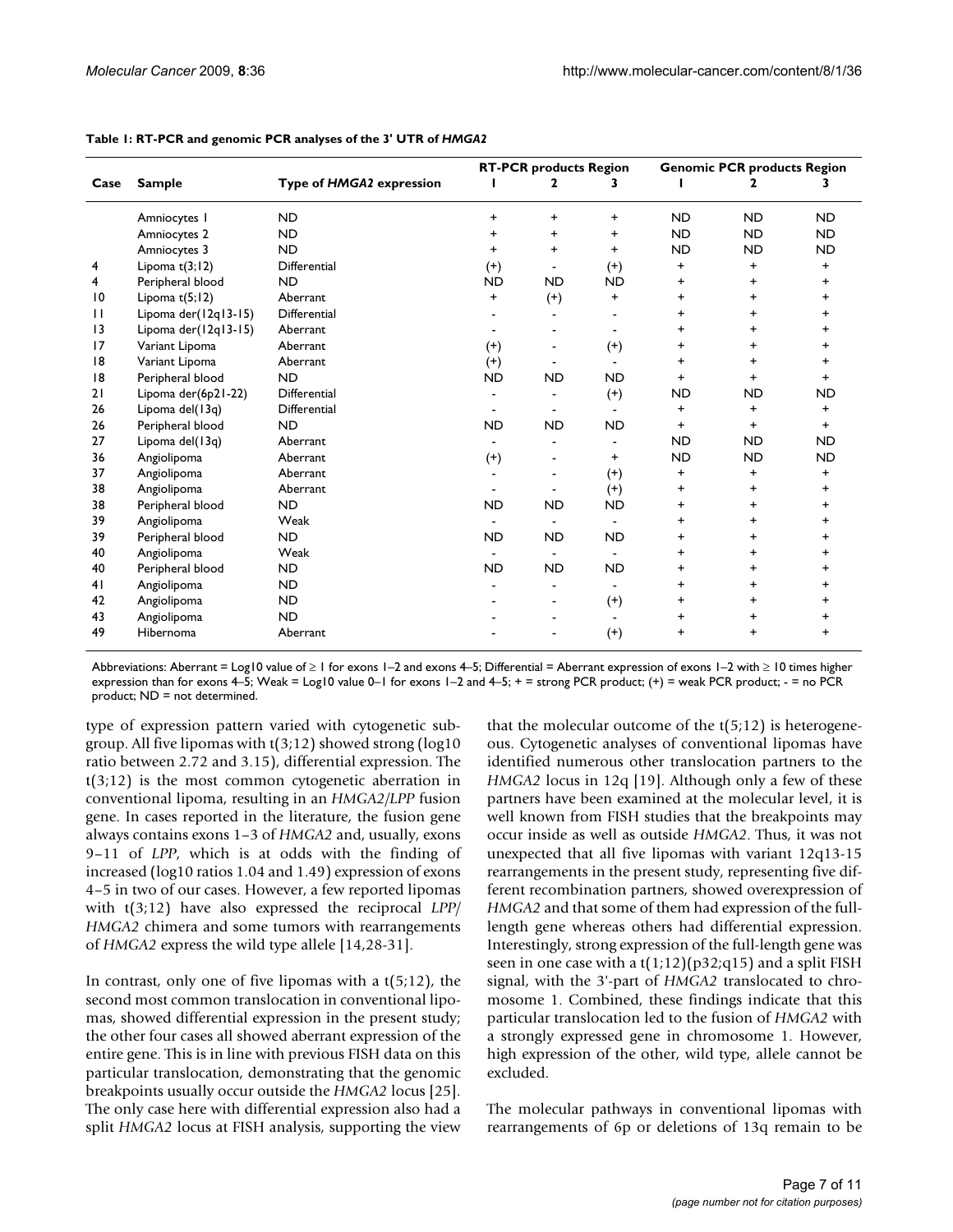clarified. It is commonly believed that rearrangements of the *HMGA1* gene, located in band 6p21, could substitute for *HMGA2* rearrangements, but this has been verified in only a small number of cases, [19,32-34] and no candidate target for 13q-deletions has been identified. The notion that the molecular pathogenesis of these lipomas is different from that in 12q-positive ones was strengthened by the finding here that only one case in each group showed strong *HMGA2* expression. Further, indirect support for the hypothesis that most lipomas with 6p21 or 13q-rearrangements develop through pathways that do not involve *HMGA2* could be found among the lipomas that showed aberrations that do not belong to any of the known cytogenetic subgroups of conventional lipomas; four of five showed aberrant (log10 ratio 1.80–2.17) expression of the 5'part or of the entire gene. Thus, most of the non-recurrent cytogenetic aberrations observed are probably secondary changes, accrued during tumor growth.

Ring chromosomes and giant markers (hereafter referred to as rings) constitute the cytogenetic hallmark of atypical lipomatous tumors, and it has been shown that these rings consistently contain amplified sequences from chromosome 12 [35-38]. Occasionally, also tumors diagnosed as conventional lipoma display rings, and it has been debated whether these cases represent highly differentiated atypical lipomatous tumors or whether some are true conventional lipomas with a similar genetic profile [19,36,39-42]. The former interpretation seems the more likely; not only do tumors diagnosed as conventional lipomas with rings share the clinical characteristics of atypical lipomatous tumors (male predominance, larger size, preferential location in the thigh), but the genomic contents of the rings are the same [42-44]. In the present study, the expression of *HMGA2* was increased (fulllength in three and differential in two) in all five cases diagnosed as conventional lipomas with rings. However, the expression levels (median log10 ratio for exons 1–2, 2.80) were more similar to those seen in lipomas with  $t(3;12)$  and  $t(5;12)$  (median log10 ratios 3.00 and 3.13, respectively) than in tumors diagnosed as atypical lipomas and well-differentiated liposarcomas (median log10 ratios 3.46 and 3.55, respectively), whereas the fraction of lesions with differential expression was similar in all three tumor entities. This raises the interesting possibility that the level of cellular atypia may be influenced by the level of *HMGA2* expression in lipomatous tumors with rings. However, the rings are highly complex chromosome aberrations and it cannot be excluded that the amplification and expression levels of other genes influence the phenotype.

Whereas atypical lipomatous tumors in the extremities seldom recur after surgery and only rarely transform into

high-grade lesions, morphologically and cytogenetically identical lesions in the retroperitoneum commonly dedifferentiate, eventually often killing the patient. To emphasize these differences in clinical behaviour, the former are often referred to as atypical lipomas, and the latter as welldifferentiated liposarcomas. In the present study, we analyzed ten atypical lipomatous tumors of the extremities and five of the retroperitoneum. They consistently showed high expression of *HMGA2*, arguing for the importance of deregulated *HMGA2* expression also in this subtype of lipomatous tumors [36,45].

Taken together, these results demonstrate that all 35 lipomatous tumors with cytogenetically visible 12q13-15 rearrangements – translocations, inversions, rings – have aberrant expression of *HMGA2*, and that some of these rearrangements, like the  $t(3,12)$ , consistently result in differential expression of the first three exons whereas other rearrangements, like the  $t(5,12)$ , most often lead to expression of the entire gene. The lack of *HMGA2* expression in most cases with rearrangements of 6p21 or deletions of 13q strongly support the view that these lipomas develop through other genetic pathways. The consistently high expression of *HMGA2* in conventional lipomas with ring chromosomes provides further support for the idea that these tumors belong to the same biologic entity as atypical lipomas and well-differentiated liposarcomas.

As expected, none of the five myxoid liposarcomas, which all had a t(12;16) resulting in a *FUS-DDIT3* fusion gene (data not shown), expressed *HMGA2*. Similarly, most hibernomas and spindle cell lipomas, which at the chromosome level typically show translocations affecting chromosome band 11q13 and deletions of 13q, respectively, did not show any deregulation of *HMGA2*. However, one case each demonstrated moderate expression of the full-length gene (hibernoma, log10 ratio exons 1–2, 1.60) or only of the amino-terminal part (spindle cell lipoma, log10 ratio exons 1–2, 1.76). Although both cases were morphologically typical, it is well known that hibernomas and spindle cell lipomas may contain more or less extensive areas resembling conventional lipomas, presumably reflecting differentiation. Possibly, such areas might be associated with deregulated expression of *HMGA2*.

Angiolipomas often occur as multiple tumors, and an autosomal dominantly inherited predisposition is apparent in some families [46,47]. Repeated cytogenetic analyses have, with a single exception, resulted in normal karyotypes [23], suggesting that they are either non-neoplastic or that they arise through submicroscopic mutations [46]. In the present study, five cases could be analyzed with regard to expression level of *HMGA2*, two of which were also studied by FISH; none of the latter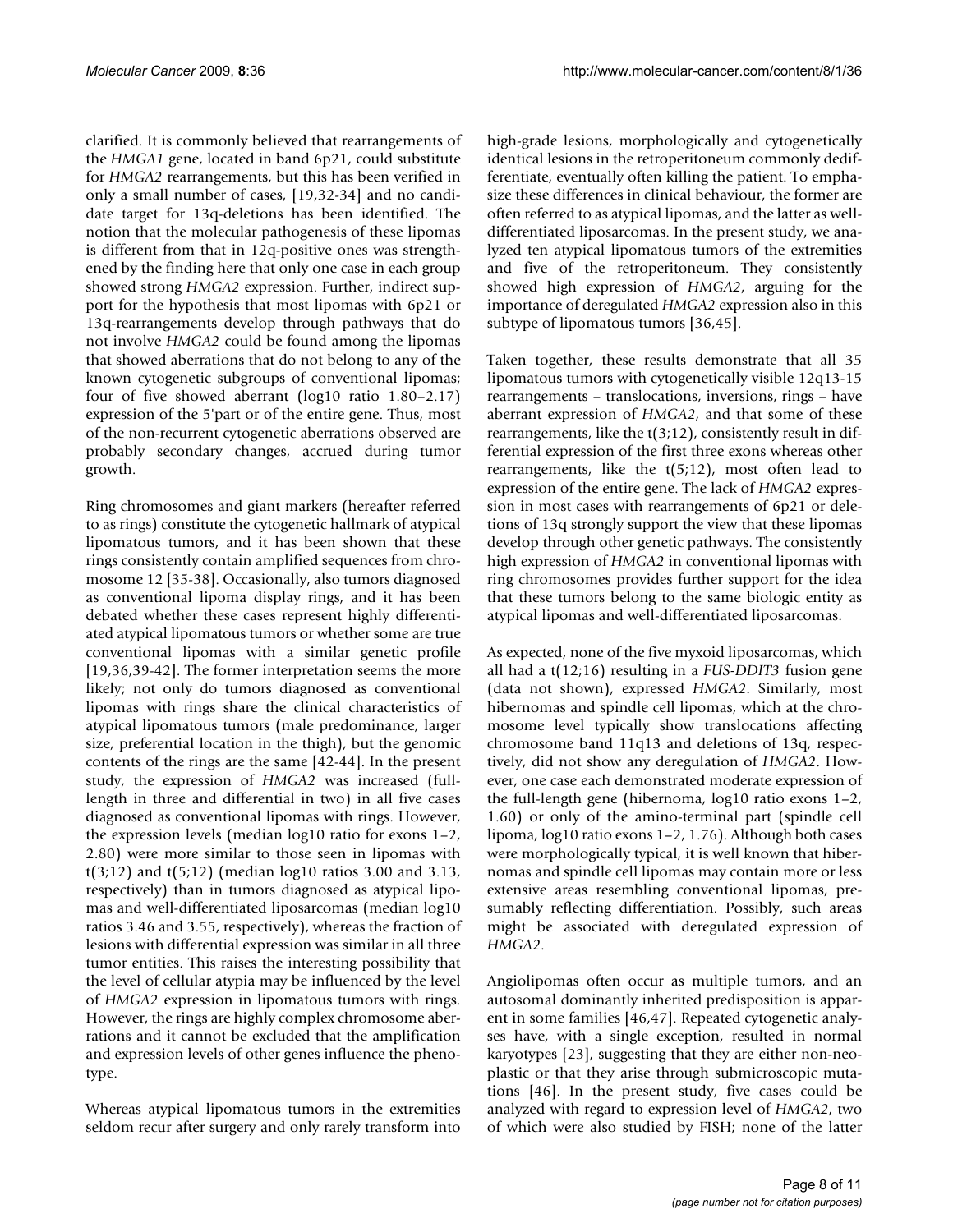showed any cryptic rearrangement of the *HMGA2* locus. In all cases, the expression levels were highly similar for exons 1–2 and 4–5, and the median expression level (log10 ratio 1.10 for exons 1–2) was higher than that in myxoid liposarcomas, hibernomas, spindle cell lipomas, and lipomas with 13q-deletions or 6p21-rearrangements, but lower than that in conventional lipomas with cytogenetically visible 12q-rearrangements. Thus, it seems as if also angiolipomas, at least to some extent, are associated with aberrant *HMGA2* expression, but not on the basis of gross chromosomal rearrangements.

To study the role of the 3'UTR for deregulated *HMGA2* expression, RT-PCR was performed in 18 lipomatous tumors, including nine with aberrant expression of the full-length gene, four with differential expression, and five with weak or unknown expression (Table 1). The 3'UTR of *HMGA2* is 2996 bp long, according to the sequence reported in 1996 by Ashar et al. [Gen-Bank:[NM\\_003483](http://www.ncbi.nih.gov/entrez/query.fcgi?db=Nucleotide&cmd=search&term=NM_003483)][48]. It contains a number of potential termination sites before the one that ends the reported full-length UTR. In addition, there are 10 AUUUA elements, which are thought to be important for deadenylation and subsequent decay of the mRNA [15]. We are not aware of any previous, systematic *in vivo* studies of the expression of the 3'UTR, neither in tumors nor in nonneoplastic tissues, but several experimental studies have suggested that the 3'UTR plays an important role in the posttranscriptional regulation of *HMGA2*. In 2001, Borrmann et al. measured the luciferase activity of the fulllength and five different deletion constructs of the *HMGA2* 3'UTR [15]. They found that truncation of the distal 593 bp reduced the activity, suggesting the existence of positive regulatory elements at the 3' end of the UTR, but that further deletions significantly increased the luciferase activity. This increase was interpreted to be due to the loss of the AUUUA elements. More recently, it was shown that the 3'UTR of *HMGA2* contains eight, functional or putative, binding sites for the *let-7* family of microRNAs, and that mutational inactivation of these binding sites increased the mRNA levels of *HMGA2* [17,18,49,50]. In line with these findings, it is known that *let-7* and *HMGA2* expression levels are inversely correlated during embryogenesis. This agrees well with the strong expression of the entire 3'UTR in all three amniocytic cell cultures included here. In contrast, only two of the tumors, a lipoma with t(5;12) and a relocated *HMGA2* locus and an angiolipoma, showed convincing expression of any of the three regions. The remaining tumors, regardless of morphologic subtype and type of *HMGA2* expression, showed only faint expression of no more than two of the three regions investigated, providing further *in vivo* support for the notion that loss of regulatory sequences from the 3'UTR is essential for aberrant expression of *HMGA2* in lipomatous tumors. However, as loss or significant reduction of expression of the 3'UTR was a consistent feature also of tumors with expression of the fulllength gene and normal *HMGA2* loci at FISH analysis, there must be other mechanisms than chromosomal rearrangements leading to this transcriptional silencing. It was recently shown by Sandberg et al. (2008) that proliferating cells tend to shift from producing longer to shorter mRNA isoforms, and they suggested that a switch to more proximal polyadenylation sites might be a mechanism for these cells to escape regulation by microRNAs [51]. How this shift from expressing mRNAs with full-length 3'UTR, as seen in the amniocytic cultures, to mRNAs without the 3'UTR, or at least with a 3'UTR too short to be detected by the assays used here, is achieved in lipomatous tumors remains to be clarified. Our and others results indicate that the expression of *HMGA2* [9,52] as well as its 3'UTR varies from one tissue to another. Based on the present study, however, the lack of 3'UTR expression seems not to be due to mutations within the 3'UTR itself. Furthermore, nor could we find any evidence that a SNP (rs1042725) within the 3'UTR that has been associated with body height [53] has any impact on the development of lipomatous tumors.

### **Conclusion**

We have shown that the expression (level and/or type of transcript) of *HMGA2* in adipocytic tumors varies with morphologic subtype and cytogenetic background. Thus, transcriptional deregulation was strongly associated with cytogenetically visible involvement of the *HMGA2* locus. We also showed that tumors expressing *HMGA2* do not express the 3'UTR of the gene, thereby avoiding down-regulation by the *let-7* family of microRNAs.

#### **Competing interests**

The authors declare that they have no competing interests.

### **Authors' contributions**

HB performed the FISH and PCR analyses, collected and analyzed the data and wrote the manuscript. IP and AC assisted in designing the experiments and interpreting the results. DT carried out part of the sequencing and analyses. HAD was responsible for the morphologic classification of the tumors. NM and FM were responsible for the cytogenetic data and for the design of the study. All authors have read and approved the final manuscript.

### **Additional material**

**Additional file 1**

4598-8-36-S1.doc]

*Supplementary table. Clinical, cytogenetic, qRT-PCR, and FISH Data on 73 adipocytic tumors* Click here for file [\[http://www.biomedcentral.com/content/supplementary/1476-](http://www.biomedcentral.com/content/supplementary/1476-4598-8-36-S1.doc)

> Page 9 of 11 *(page number not for citation purposes)*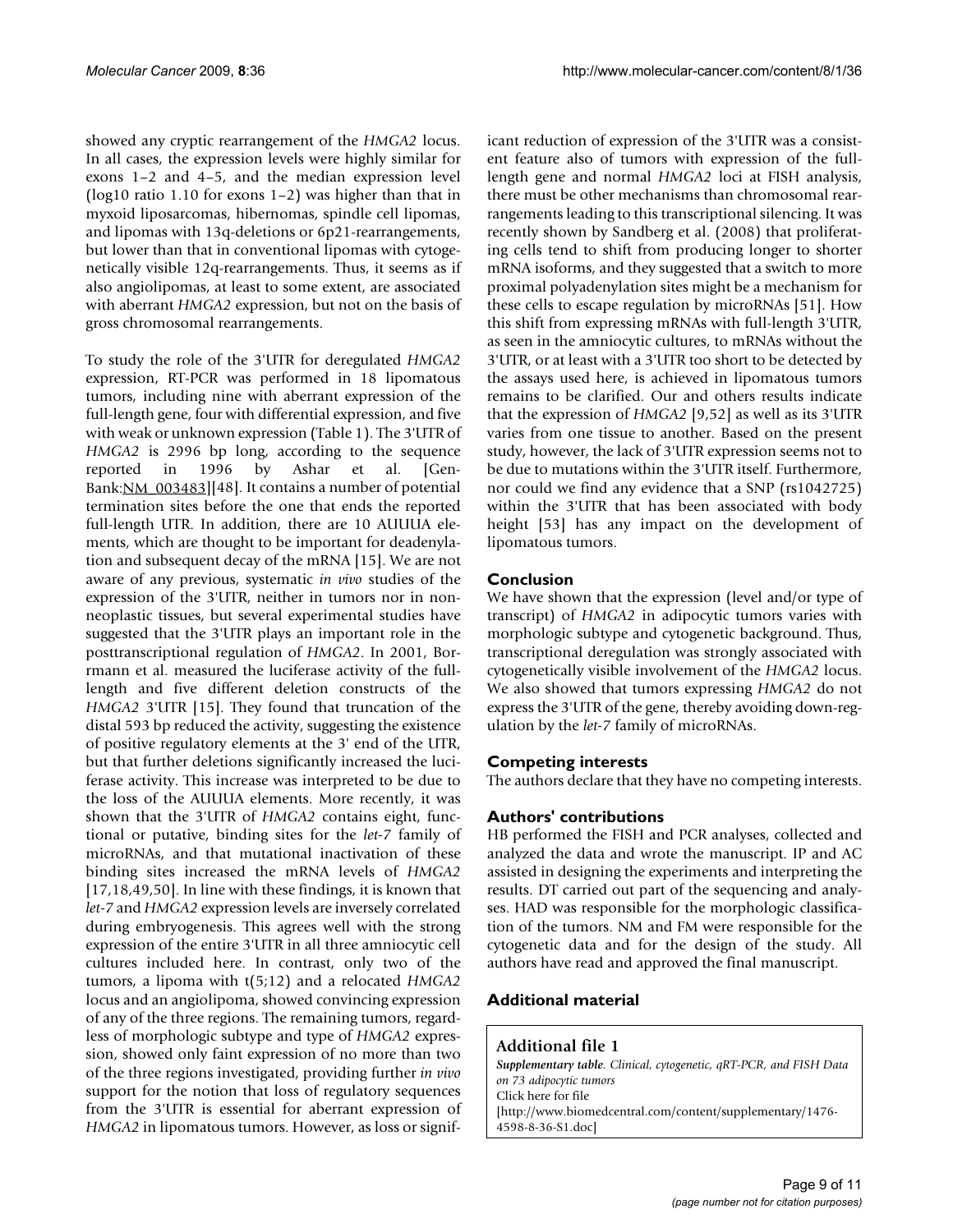### **Additional file 2**

*Expression pattern of* **HMGA2** *exons 1–2 and 4–5 in human adipose tissue. A) exons 1–2 and B) exons 4–5 of* HMGA2 *in human adipose tissue [Ambion's total Human RNA] showing a late expression pattern, starting after 35 cycles in both amplifications. Three replicates were run.* Click here for file

[\[http://www.biomedcentral.com/content/supplementary/1476-](http://www.biomedcentral.com/content/supplementary/1476-4598-8-36-S2.tiff) 4598-8-36-S2.tiff]

### **Additional file 3**

*Supplementary table. Primers for PCR* Click here for file [\[http://www.biomedcentral.com/content/supplementary/1476-](http://www.biomedcentral.com/content/supplementary/1476-4598-8-36-S3.doc) 4598-8-36-S3.doc]

### **Additional file 4**

*RT-PCR and genomic PCR for the 3'UTR of* **HMGA2***. RT-PCR and genomic PCR for the 3'UTR of* HMGA2 *in 3 amniocytic cell cultures and 18 adipocytic tumors.* Click here for file

[\[http://www.biomedcentral.com/content/supplementary/1476-](http://www.biomedcentral.com/content/supplementary/1476-4598-8-36-S4.tiff) 4598-8-36-S4.tiff]

### **Additional file 5**

*RT-PCR and genomic PCR for the 3'UTR of* **HMGA2***. RT-PCR analysis of the 3'UTR of* HMGA2 *in fetal tissues and genomic PCR analysis of the 3'UTR of* HMGA2 *in DNA from peripheral blood from six of the patients with lipomatous tumors.*

Click here for file

[\[http://www.biomedcentral.com/content/supplementary/1476-](http://www.biomedcentral.com/content/supplementary/1476-4598-8-36-S5.tiff) 4598-8-36-S5.tiff]

### **Acknowledgements**

Margareth Isaksson and Linda Magnusson are thanked for expert technical assistance. This study was supported by the Swedish Cancer Society and Lund University Hospital.

#### **References**

- 1. Reeves R, Beckerbauer L: **[HMGI/Y proteins: flexible regulators](http://www.ncbi.nlm.nih.gov/entrez/query.fcgi?cmd=Retrieve&db=PubMed&dopt=Abstract&list_uids=11406267) [of transcription and chromatin structure.](http://www.ncbi.nlm.nih.gov/entrez/query.fcgi?cmd=Retrieve&db=PubMed&dopt=Abstract&list_uids=11406267)** *Biochim Biophys Acta* 2001, **1519:**13-29.
- 2. Fusco A, Fedele M: **[Roles of HMGA proteins in cancer.](http://www.ncbi.nlm.nih.gov/entrez/query.fcgi?cmd=Retrieve&db=PubMed&dopt=Abstract&list_uids=18004397)** *Nat Rev Cancer* 2007, **7:**899-910.
- 3. Cleynen I, Ven WJ Van de: **[The HMGA proteins: a myriad of](http://www.ncbi.nlm.nih.gov/entrez/query.fcgi?cmd=Retrieve&db=PubMed&dopt=Abstract&list_uids=18202751) [functions.](http://www.ncbi.nlm.nih.gov/entrez/query.fcgi?cmd=Retrieve&db=PubMed&dopt=Abstract&list_uids=18202751)** *Int J Oncol* 2008, **32:**289-305.
- Li O, Li J, Dröge P: **DNA** architectural factor and proto-onco**gene** *HMGA2* **[regulates key developmental genes in pluripo](http://www.ncbi.nlm.nih.gov/entrez/query.fcgi?cmd=Retrieve&db=PubMed&dopt=Abstract&list_uids=17624332)** $t$ ent human embryonic stem cells. **581:**3533-3537.
- 5. Zhou X, Benson KF, Ashar HR, Chada K: **Mutation responsible for the mouse pygmy phenotype in the developmentally regulated factor** *HMGI-C***[.](http://www.ncbi.nlm.nih.gov/entrez/query.fcgi?cmd=Retrieve&db=PubMed&dopt=Abstract&list_uids=7651535)** *Nature* 1995, **376:**771-774.
- <span id="page-9-0"></span>6. Battista S, Fidanza V, Fedele M, Klein-Szanto AJ, Outwater E, Brunner H, Santoro M, Croce CM, Fusco A: **The expression of a truncated** *HMGI-C* **[gene induces gigantism associated with lipomatosis.](http://www.ncbi.nlm.nih.gov/entrez/query.fcgi?cmd=Retrieve&db=PubMed&dopt=Abstract&list_uids=10519386)** *Cancer Res* 1999, **59:**4793-4797.
- 7. Zaidi MR, Okada Y, Chada KK: **Misexpression of full-length** *HMGA2* **[induces benign mesenchymal tumors in mice.](http://www.ncbi.nlm.nih.gov/entrez/query.fcgi?cmd=Retrieve&db=PubMed&dopt=Abstract&list_uids=16885341)** *Cancer Res* 2006, **66:**7453-7459.
- 8. Ligon AH, Moore SD, Parisi MA, Mealiffe ME, Harris DJ, Ferguson HL, Quade BJ, Morton CC: **Constitutional rearrangement of the architectural factor** *HMGA2***[: a novel human phenotype](http://www.ncbi.nlm.nih.gov/entrez/query.fcgi?cmd=Retrieve&db=PubMed&dopt=Abstract&list_uids=15593017) [including overgrowth and lipomas.](http://www.ncbi.nlm.nih.gov/entrez/query.fcgi?cmd=Retrieve&db=PubMed&dopt=Abstract&list_uids=15593017)** *Am J Hum Genet* 2005, **76:**340-348.
- 9. Gattas GJ, Quade BJ, Nowak RA, Morton CC: *HMGIC* **[expression](http://www.ncbi.nlm.nih.gov/entrez/query.fcgi?cmd=Retrieve&db=PubMed&dopt=Abstract&list_uids=10398424) [in human adult and fetal tissues and in uterine leiomyomata.](http://www.ncbi.nlm.nih.gov/entrez/query.fcgi?cmd=Retrieve&db=PubMed&dopt=Abstract&list_uids=10398424)** *Genes Chromosomes Cancer* 1999, **25:**316-322.
- 10. Ashar HR, Fejzo MS, Tkachenko A, Zhou X, Fletcher JA, Weremowicz S, Morton CC, Chada K: **Disruption of the architectural factor** *HMGI-C***[: DNA-binding AT hook motifs fused in lipomas](http://www.ncbi.nlm.nih.gov/entrez/query.fcgi?cmd=Retrieve&db=PubMed&dopt=Abstract&list_uids=7606786) [to distinct transcriptional regulatory domains.](http://www.ncbi.nlm.nih.gov/entrez/query.fcgi?cmd=Retrieve&db=PubMed&dopt=Abstract&list_uids=7606786)** *Cell* 1995, **82:**57-65.
- 11. Schoenmakers EF, Wanschura S, Mols R, Bullerdiek J, Van den Berghe H, Van de Ven WJ: **Recurrent rearrangements in the high mobility group protein gene,** *HMGI-C***[, in benign mesenchy](http://www.ncbi.nlm.nih.gov/entrez/query.fcgi?cmd=Retrieve&db=PubMed&dopt=Abstract&list_uids=7670494)[mal tumours.](http://www.ncbi.nlm.nih.gov/entrez/query.fcgi?cmd=Retrieve&db=PubMed&dopt=Abstract&list_uids=7670494)** *Nat Genet* 1995, **10:**436-444.
- 12. Geurts JM, Schoenmakers EF, Van de Ven W|: Molecular charac**terization of a complex chromosomal rearrangement in a pleomorphic salivary gland adenoma involving the 3'-UTR of** *HMGIC***[.](http://www.ncbi.nlm.nih.gov/entrez/query.fcgi?cmd=Retrieve&db=PubMed&dopt=Abstract&list_uids=9169041)** *Cancer Genet Cytogenet* 1997, **95:**198-205.
- 13. Fedele M, Berlingieri MT, Scala S, Chiariotti L, Viglietto G, Rippel V, Bullerdiek J, Santoro M, Fusco A: **Truncated and chimeric** *HMGI-C* **genes induce neoplastic transformation of** *NIH3T3* **[murine](http://www.ncbi.nlm.nih.gov/entrez/query.fcgi?cmd=Retrieve&db=PubMed&dopt=Abstract&list_uids=9696033) [fibroblasts.](http://www.ncbi.nlm.nih.gov/entrez/query.fcgi?cmd=Retrieve&db=PubMed&dopt=Abstract&list_uids=9696033)** *Oncogene* 1998, **17:**413-418.
- 14. Klotzbücher M, Wasserfall A, Fuhrmann U: **Misexpression of wildtype and truncated isoforms of the high-mobility group I proteins** *HMGI-C* **and** *HMGI(Y)* **[in uterine leiomyomas.](http://www.ncbi.nlm.nih.gov/entrez/query.fcgi?cmd=Retrieve&db=PubMed&dopt=Abstract&list_uids=10550310)** *Am J Pathol* 1999, **155:**1535-1542.
- 15. Borrmann L, Wilkening S, Bullerdiek J: **The expression of** *HMGA* **[genes is regulated by their 3'UTR.](http://www.ncbi.nlm.nih.gov/entrez/query.fcgi?cmd=Retrieve&db=PubMed&dopt=Abstract&list_uids=11494149)** *Oncogene* 2001, **20:**4537-4541.
- 16. Quade BJ, Weremowicz S, Neskey DM, Vanni R, Ladd C, Dal Cin P, Morton CC: **Fusion transcripts involving HMGA2 are not a common molecular mechanism in uterine leiomyomata with rearrangements in 12q15.** *Caner Res* 2003, **63:**1351-1358.
- 17. Lee YS, Dutta A: **The tumor suppressor microRNA** *let-7* represses the **HMGA2** [oncogene.](http://www.ncbi.nlm.nih.gov/entrez/query.fcgi?cmd=Retrieve&db=PubMed&dopt=Abstract&list_uids=17437991) **21:**1025-1030.
- 18. Mayr C, Hemann MT, Bartel DP: **Disrupting the pairing between** *let-7* **and** *Hmga2* **[enhances oncogenic transformation.](http://www.ncbi.nlm.nih.gov/entrez/query.fcgi?cmd=Retrieve&db=PubMed&dopt=Abstract&list_uids=17322030)** *Science* 2007, **315:**1576-1579.
- 19. Bartuma H, Hallor KH, Panagopoulos I, Collin A, Rydholm A, Gustafson P, Bauer HCF, Brosjö O, Domanski HA, Mandahl N, Mertens F: **[Assessment of the clinical and molecular impact of differ](http://www.ncbi.nlm.nih.gov/entrez/query.fcgi?cmd=Retrieve&db=PubMed&dopt=Abstract&list_uids=17370328)[ent cytogenetic subgroups in a series of 272 lipomas with](http://www.ncbi.nlm.nih.gov/entrez/query.fcgi?cmd=Retrieve&db=PubMed&dopt=Abstract&list_uids=17370328) [abnormal karyotype.](http://www.ncbi.nlm.nih.gov/entrez/query.fcgi?cmd=Retrieve&db=PubMed&dopt=Abstract&list_uids=17370328)** *Genes Chromosomes Cancer* 2007, **46:**594-606.
- 20. Mandahl N, Heim S, Arheden K, Rydholm A, Willén H, Mitelman F: **[Three major cytogenetic subgroups can be identified among](http://www.ncbi.nlm.nih.gov/entrez/query.fcgi?cmd=Retrieve&db=PubMed&dopt=Abstract&list_uids=3402992) [chromosomally abnormal solitary lipomas.](http://www.ncbi.nlm.nih.gov/entrez/query.fcgi?cmd=Retrieve&db=PubMed&dopt=Abstract&list_uids=3402992)** *Hum Genet* 1988, **79:**203-208.
- 21. ISCN: **An International System for Human Cytogenetic Nomenclature 2009.** Edited by: Shaffer LG, Slovak ML, Campbell LJ. Basel, Switzerland: Karger; 2009:138.
- 22. Heim S, Mandahl N, Kristoffersson U, Mitelman F, Rööser B, Rydholm A, Willén H: **[Marker ring chromosome – a new cytogenetic](http://www.ncbi.nlm.nih.gov/entrez/query.fcgi?cmd=Retrieve&db=PubMed&dopt=Abstract&list_uids=3466681) [abnormality characterizing lipogenic tumors?](http://www.ncbi.nlm.nih.gov/entrez/query.fcgi?cmd=Retrieve&db=PubMed&dopt=Abstract&list_uids=3466681)** *Cancer Genet Cytogenet* 1987, **24:**319-326.
- 23. Mandahl N, Höglund M, Mertens F, Rydholm A, Willén H, Brosjö O, Mitelman F: **[Cytogenetic aberrations in 188 benign and bor](http://www.ncbi.nlm.nih.gov/entrez/query.fcgi?cmd=Retrieve&db=PubMed&dopt=Abstract&list_uids=7515663)[derline adipose tissue tumors.](http://www.ncbi.nlm.nih.gov/entrez/query.fcgi?cmd=Retrieve&db=PubMed&dopt=Abstract&list_uids=7515663)** *Genes Chromosomes Cancer* 1994, **9:**207-215.
- 24. Dahlén A, Debiec-Rychter M, Pedeutour F, Domanski HA, Höglund M, Bauer HC, Rydholm A, Sciot R, Mandahl N, Mertens F: **[Clustering](http://www.ncbi.nlm.nih.gov/entrez/query.fcgi?cmd=Retrieve&db=PubMed&dopt=Abstract&list_uids=12494468) [of deletions on chromosome 13 in benign and low-malignant](http://www.ncbi.nlm.nih.gov/entrez/query.fcgi?cmd=Retrieve&db=PubMed&dopt=Abstract&list_uids=12494468) [lipomatous tumors.](http://www.ncbi.nlm.nih.gov/entrez/query.fcgi?cmd=Retrieve&db=PubMed&dopt=Abstract&list_uids=12494468)** *Int J Cancer* 2003, **103:**616-623.
- 25. Nilsson M, Mertens F, Höglund M, Mandahl N, Panagopoulos I: **Truncation and fusion of** *HMGA2* **[in lipomas with rearrangements](http://www.ncbi.nlm.nih.gov/entrez/query.fcgi?cmd=Retrieve&db=PubMed&dopt=Abstract&list_uids=16276091) [of 5q32-->q33 and 12q14-->q15.](http://www.ncbi.nlm.nih.gov/entrez/query.fcgi?cmd=Retrieve&db=PubMed&dopt=Abstract&list_uids=16276091)** *Cytogenet Genome Res* 2006, **112:**60-66.
- 26. Dahlén A, Mertens F, Rydholm A, Brosjö O, Wejde J, Mandahl N, Panagopoulos I: **Fusion, disruption, and expression of** *HMGA2* **[in](http://www.ncbi.nlm.nih.gov/entrez/query.fcgi?cmd=Retrieve&db=PubMed&dopt=Abstract&list_uids=14614053)**  $bone$  and soft tissue chondromas. **16:**1132-1140.
- 27. Livak KJ, Schmittgen TD: **Analysis of relative gene expression data using real-time quantitative PCR and the 2<sup>-ΔΔCT</sup>T [Method.](http://www.ncbi.nlm.nih.gov/entrez/query.fcgi?cmd=Retrieve&db=PubMed&dopt=Abstract&list_uids=11846609)** *Methods* 2001, **25:**402-408.
- 28. Petit MM, Mols R, Schoenmakers EF, Mandahl N, Ven WJ Van de: *LPP***, the preferred fusion partner gene of** *HMGIC* **[in lipomas,](http://www.ncbi.nlm.nih.gov/entrez/query.fcgi?cmd=Retrieve&db=PubMed&dopt=Abstract&list_uids=8812423)**